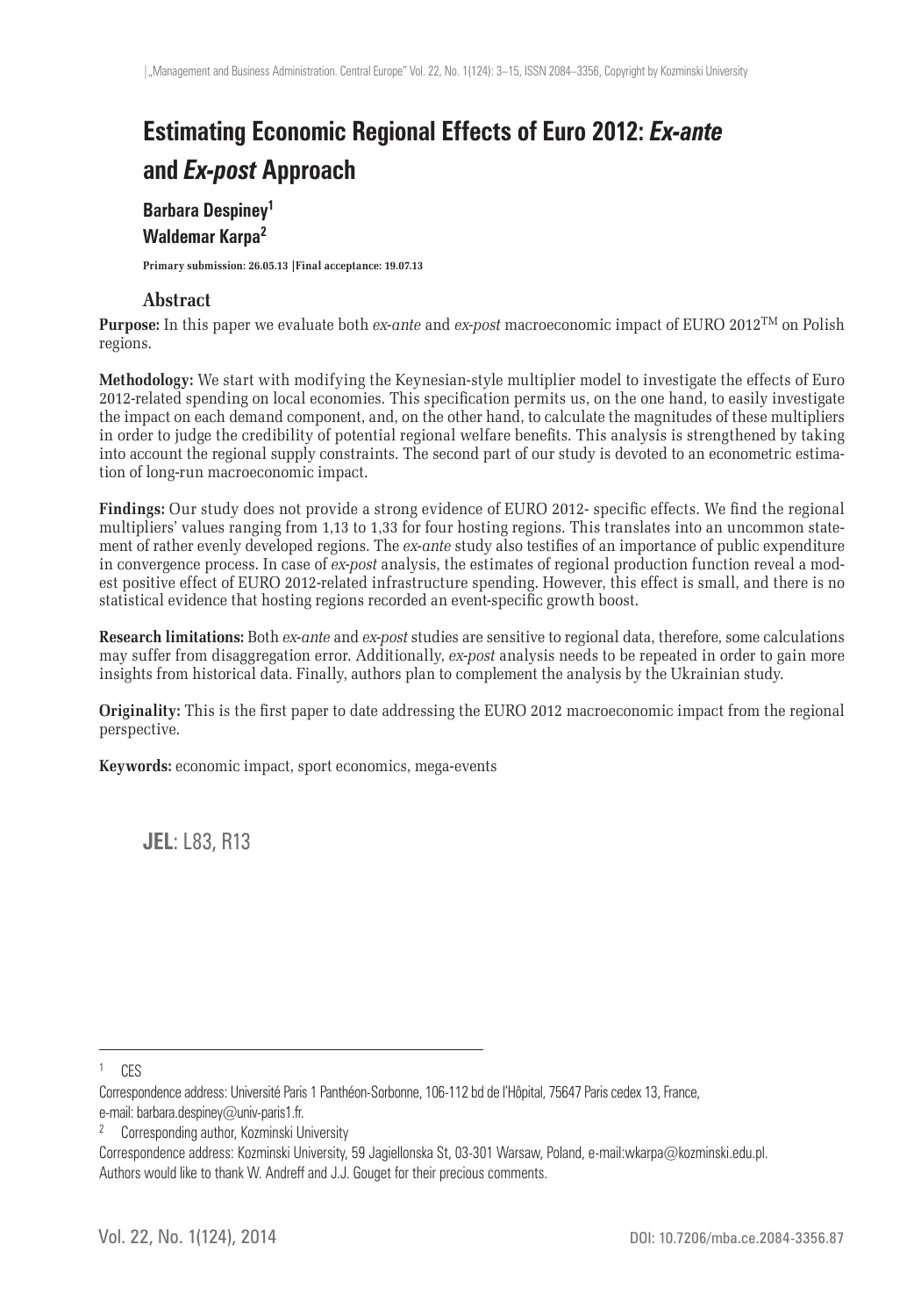## **| Motivation**

After long discussions, UEFA narrowed in November 2005 the field of attribution of EURO 2012TM to three possible host regions: Italy, Croatia–Hungary and Poland–Ukraine. In April 2007 the final decision was made by UEFA concerning location of EURO 2012<sup>TM</sup> retaining Poland and Ukraine. The attribution of EURO 2012<sup>TM</sup> to those two countries was highly political, and had its own objective: to integrate Ukraine with European space (in situation of impossibility for Ukraine to become the EU member). Only in Spring 2009, the definitive number of cities elected to host this mega-event in Poland was known: Warsaw, Poznan, Wroclaw and Gdansk. The choice of Ukrainian cities to host the event was more problematical due to the macroeconomic situation of the country and existing delays in infrastructure preparation.

Public opinion has quickly become seduced by the optimistic view of large economic spillovers supposed to blast hosting regions and communities. On the contrary, economists are usually skeptical of arguments about beneficial impact of the public provision of infrastructure for sporting events. Most frequently, "agents that endorse the construction of new sports stadia or the staging of mega-events usually do so out of naivety or self-interest'', Rose (2008). In most cases regions hosting mega-events end up with substantial costs that are only partly compensated by event related revenues (tickets, broadcasting rights, etc.) and with sport facilities to take care of.

In this paper we have decided to take a closer look at Polish regions hosting EURO 2012<sup>TM</sup>. Although we are convinced that the only one, cent percent relevant economic impact study is *ex-post* audit, we do however believe in the importance of *ex-ante* like simulations and early *expost* econometric simulations, as they become extremely useful to ground event-related organizational choices. We have therefore chosen to calculate the Keynesian multipliers and estimate the Regional Production Function for each hosting region in Poland: if the concept is simple, it was quite difficult to gather specific information at a high level of spatial disaggregation. The paper is organized in the following way: section one presents a review of both mega-events and multipliers literature; section two describes our model while the next section focuses on data and estimation procedure; further section in turn, presents the results which are discussed and commented; section 7 describes *ex-post* econometric model and the last section concludes.

# **| Literature Review**

• Literature on 'mega events'

There exists a substantial number of studies analyzing the economic impact of mega events<sup>3</sup> (the literature covers not only sport-related events, but also the impact of cultural manifestations,

<sup>&</sup>lt;sup>3</sup> For an exhaustive review of economic impact literature and techniques see Matheson (2006) and Weinmann and Monnin (1999).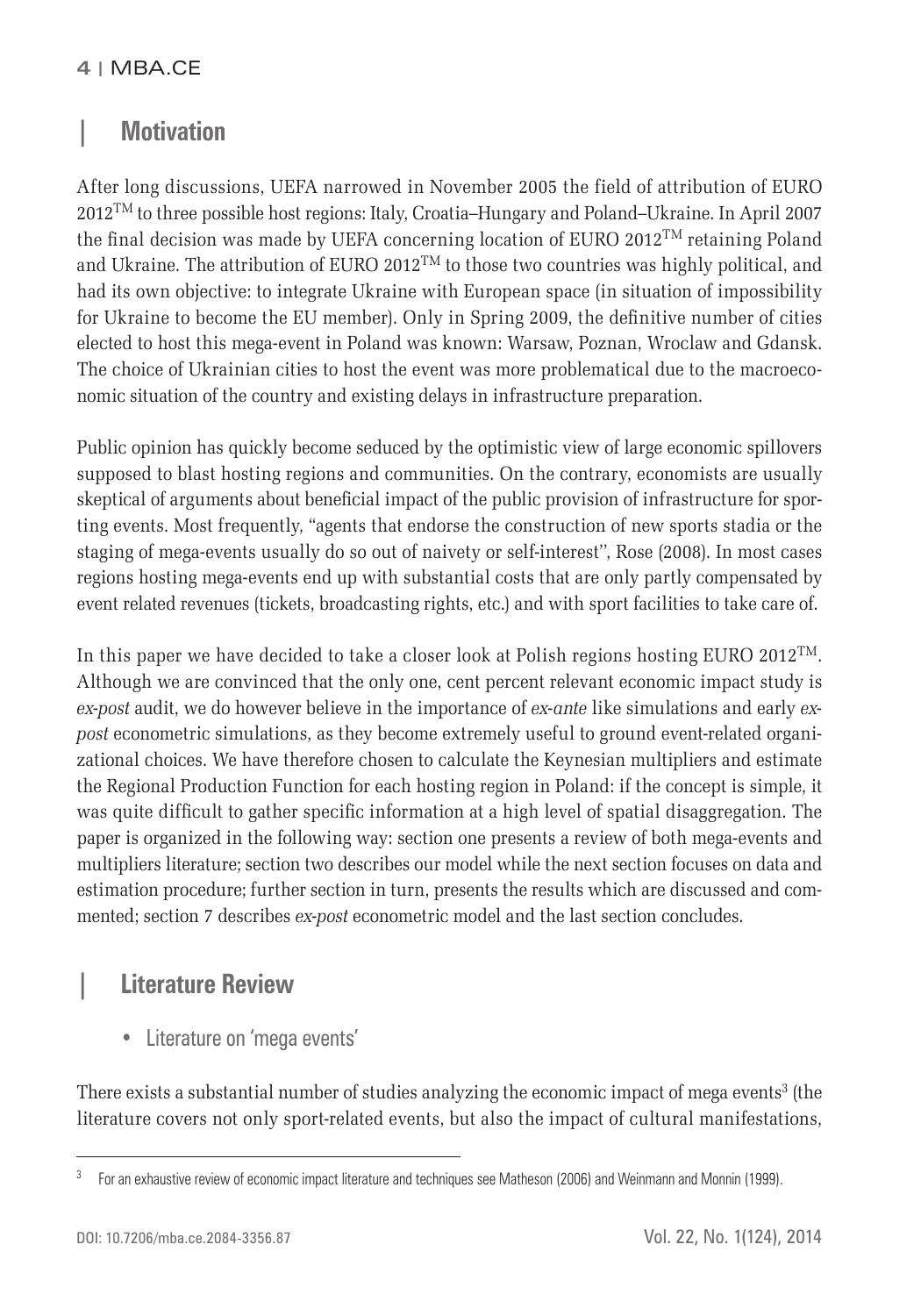conventions, etc. commonly labeled 'hallmark events' (Ritchie, 1984)). The methodologies used in economic impact analysis depend on timing (*ex-ante*, *ex-post*), time horizon (short-term/long term), space dimension (local, regional, national) and frequently on particular assessment needs of study commissioners. Some commissioned studies often predict large economic spillovers. Even if this kind of work is not designed for the academic audience, its conclusions remain very often infl uential. For example, Humphreys and Plummer (1995) estimate the short-term economic benefits for Atlanta (host city of the 1996 summer Olympic Games) to be \$5.1 billion. Similarly Fuller and Clinch (2000) estimation of total economic impact of hosting the 2012 Olympic Games on Washington-Baltimore metropolitan area would have been \$5,3 billion. The biggest booster effect to date comes from the Dentsu Institute for Human Studies which estimated benefits of hosting the 2002 World Cup for Japan and South Korea to be, \$24,8 and \$8,9\$ billion, respectively (as recalled by Baade and Matheson (2003)).

Some academic studies are skeptical of economic benefits of hosting mega-events. For example, Baade and Matheson (2002) found that the cities hosting 1994 World Cup recorded \$4 billion drop in growth compared to their growth forecast in case the event would not have taken place. Owen (2005) takes an example of Beijing to show that benefits from hosting Olympic Games result from the huge investments that the city would engaged independently of the games. It was also noticed that one should not expect consumption boost from spending of local residents, the idea being that event-related spending is just a substitute of other leisure activity or consumption good (Siegfred and Zimbalist (2000), Coates and Humphreys (2003)). It is also claimed that projects associated with sporting events seem to be white elephants, because in most of cases, exclusively event devoted and costly facilities remain unserviceable shortly after a one-time peak demand of just a couple of weeks (Rose and Spiegel (2009)).

The first attempt of evaluation EURO 2012<sup>TM</sup> has already been made by Humphreys and Propokowicz (2004), showing that a simple cost benefit analysis indicates that the costs of hosting the event will exceed the direct economic impact related to increased tourist spending by a wide margin and the presence of positive benefits depends on benefits from factors like improvements in the transportation infrastructure. More recently, Borowski et al. (2011) have undertaken a simulation of the possible macroeconomic effects of the championship on Poland's economy using a dynamic general equilibrium model (GEM) where the organization of the championship is treated as an exogenous shock that provides growth impulses. Authors estimate the event-related growth boost for Poland to be of PLN 21.3 billion (over 2008–2020 period) that will mainly result from massive investments in the transportation infrastructure (highways, railways, and airports) and investments related to the construction or renewal of stadiums. Others important stimulus come from the expected increase in FDI flows and the expected inflow of foreign tourists visiting Poland both during the championship and afterwards. It is important to mention that the main effect of EURO 2012<sup>TM</sup> remains a 'speed up' effect of infrastructure investment: the transportation infrastructure has been accomplished at least two years earlier due to Championships.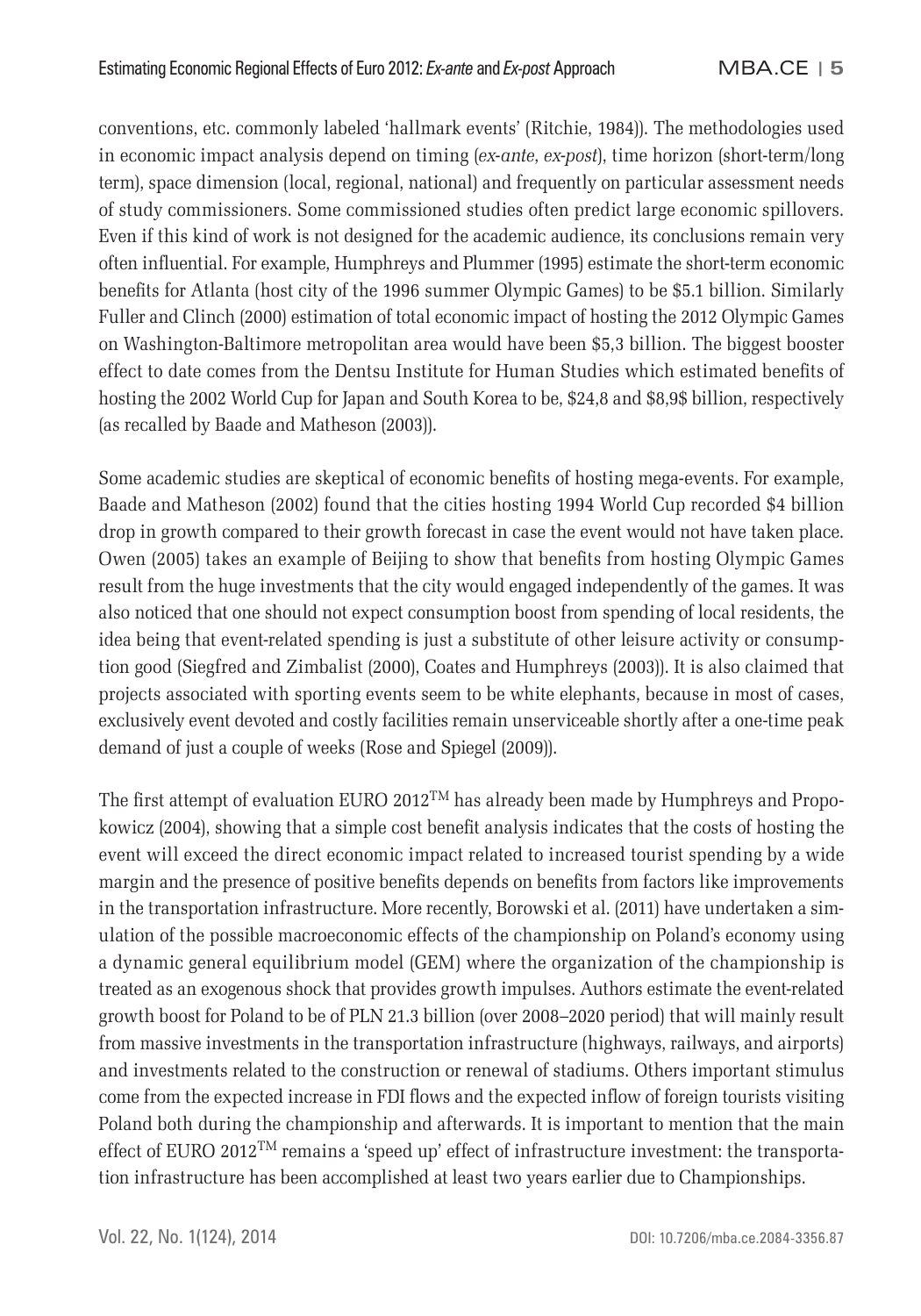• The concept of Keynesian Multipliers and its Use in Economic Impact Analysis

Keynesian multipliers represent a fundamental concept in economic theory. The idea of applying multipliers to regional context was originally manifested by Isles and Cuthbert (1956). Generally speaking, models frequently used by regional economists have little changed since Tiebout (1962). Although much criticized since 70s, multiplier analysis remains a powerful tool, especially when input-output approach fails due to data unavailability or simply the particular aim of analysis concerns horizontal regional disparities rather than national view. Regional multipliers are used to help evaluate the total impact on a region of an exogenously stimulated change in demand. They have been widely used in the UK and the US to help understand the consequences of governmental intervention in a region through transfer payments or investment; and to understand the wider economic impact of tourism, cultural, political or sport manifestation on a region. In the context of sport, economic impact is defined as the economic change in a host community that results from spending attributed to a sport event or facility (Turco and Kelsey, 1992). In most cases, impact analysis were commissioned and undertaken to justify spending of public money; very often those studies report inaccurate results, overestimating wealth effect on local communities<sup>4</sup>. The economic base, sales and employment are among the most commonly used techniques to evaluate the economic impact of a given manifestation.

### **| The Regional Multiplier:** *ex-ante* **analysis**

The equation describing regional economy is given below:

$$
Y = C + I + G + X - M \quad (1)
$$

where *Y* is regional income, *C* is regional consumption, *I* is regional investment; *G* is government expenditure, *X* stands for regional exports and *M* is regional imports. Some behavioral assumptions are usually made concerning relationships between variables within the model. In our case, the first behavioral relationship is the consumption function, which postulates the consumption dependent on income:

$$
C = cY \quad (2)
$$

If we take into consideration the disposable income, consumption function becomes:

$$
C=cY_{dis}\quad \ (3)
$$

where  $Y_{dis}$  is disposable income and is given by the following function:

<sup>&</sup>lt;sup>4</sup> The rationale for economic impact analysis as well as impact analysis errors are presented by Crompton (1995).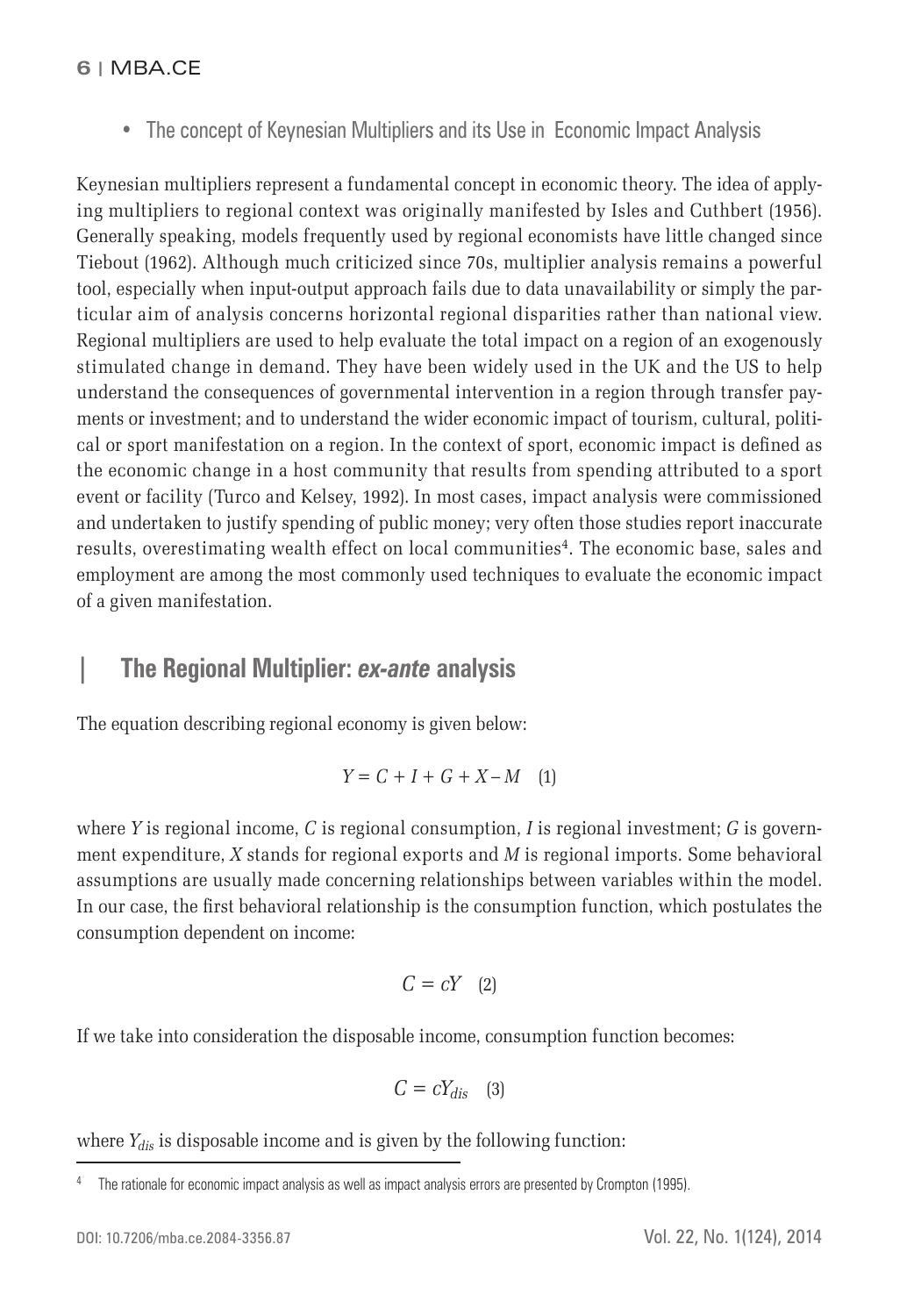$$
Y_{dis}=Y-t_dY\quad \ (4)
$$

where  $t_d$  is the rate of direct tax (mainly income tax).

Consumption is also partly affected by indirect taxation. If *ti* stands for indirect tax rate, the consumption function becomes:

$$
C=C-t_iC\quad \ (5)
$$

Our simple model considers imports *M* as imports for consumption from abroad. This is described by the following function:

$$
M = mC \quad (6)
$$

where *m* is the marginal propensity to import. Finally, we assume that investment, government expenditure and exports are exogenously determined:

$$
I = \overline{I}, G = \overline{G}, X = \overline{X} \quad (7)
$$

By substituting equations (2) to (7) into the regional income-expenditure identity (1), we obtain:

$$
Y = \frac{\bar{I} + \bar{G} + \bar{X}}{[1 - c(1 - t_d)(1 - t_i - m)]}
$$
(8)

Thus, the regional multiplier  $(k_R)$  is given by:

$$
Y = \frac{1}{[1 - c(1 - t_d)(1 - t_i - m)]}
$$
(9)

### Data and Estimation Procedure

Our goal is to propose an estimation of aggregate regional multipliers for the four Polish regions to host EURO 2012<sup>TM</sup> event. In order to estimate the regional multiplier as expressed in equation (9), we are about to fit each single component of this equation, i.e. the regional marginal propensity to consume, marginal propensity to import, as well as direct and indirect tax rates. The quality of the Marginal Propensity Method (MPM) relies on the use of reliable data. We were aware of the fact that the ease of the MPM procedure may be compromised by the use of doubtful data. Therefore, we decided to only use the original statistics from the National Statistical Office (GUS – Główny Urząd Statystyczny), and the Polish Ministry of Economy. By taking this precaution, the data cohesion is preserved. A detailed description of the variables used for calculation is given below.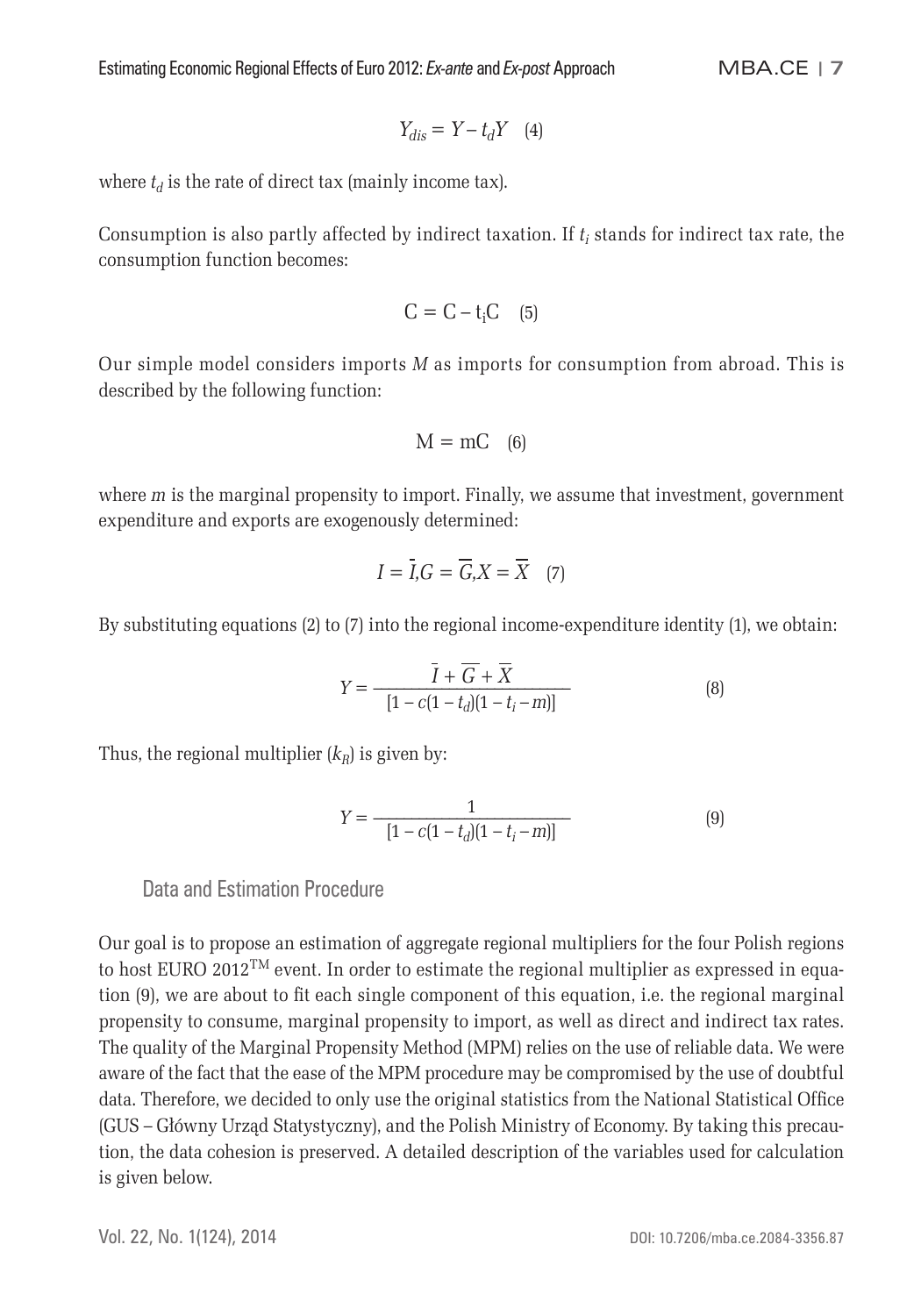Description of variables

- **Regional Income and Consumption Expenditure**: In order to guarantee the comparability across regions we have used both national and regional accounts provided by GUS. The national accounts were compiled according to 'European System of Accounts ESA 1995' recommendations. This system of national accounts consists of the number of mutually linked macroeconomic accounts, which permit to achieve coherent data on income, i.e., sources of financing expenditures with data concerning production and its distribution between final consumption expenditure and gross capital formation (defined as domestic demand) as well as the external balance of goods and services. Regional accounts are based on the same 'ESA 1995' basis. The following positions were compiled in the regional accounts system for each voivodship: the production account and the generation of income account by institutional sectors and kind of activity, as well as the allocation of primary income account and the secondary distribution of income account in the households sector. The following categories were calculated for regions: gross domestic product (GDP) and gross value added (GVA) by kind-of-activity groups<sup>5</sup>. The regional consumption expenditure comes also from regional accounts and refers to final consumption expenditure of households residing in the region.
- **Direct and Indirect Taxes**: We have made distinction between direct (affecting income) and indirect taxes (affecting consumption). The Polish National Statistical Office does not dispose of tax-related data. in order to collect missing information, we apply the following computation procedure: first, we have collected the revenues-side data from the state budget (provided by the Ministry of Finance; state revenues consist of direct taxes: income taxes and corporate taxes); second, we have calculated a percentage of direct and indirect taxes on GDP to get direct and indirect tax rate.
- **Imports**: In order to calculate regional trade flows (and implicitly the Marginal Propensity to Import) we have applied the following two-stage procedure: first, we used the GUS data on overall export-import dynamics for Poland; afterwards, we used Gawlikowska-Hueckel and Umiński (2008) calculation<sup>6</sup> of each voivodship share in Poland's external trade to compute their importations.
- **Marginal Propensity to Consume (MPC):** The MPC is calculated as the ratio between average consumption expenditure of households in the region and their average disposable income. The idea is that the average consumption is a proxy for the marginal one. This assumption excludes the MPC greater than 1, which would mean that the increase in consumption is only partly financed by the increase in income (the other part being financed by credits).

<sup>&</sup>lt;sup>5</sup> The grouping of data by voivodships according to kind of activity of the Polish Classification of Activities was conducted applying the local kind-of-activity unit method, i.e., by the place of residence and main kind of activity of the local unit of the enterprise.

Export/import flows are classified on exporting/importing enterprise's location basis.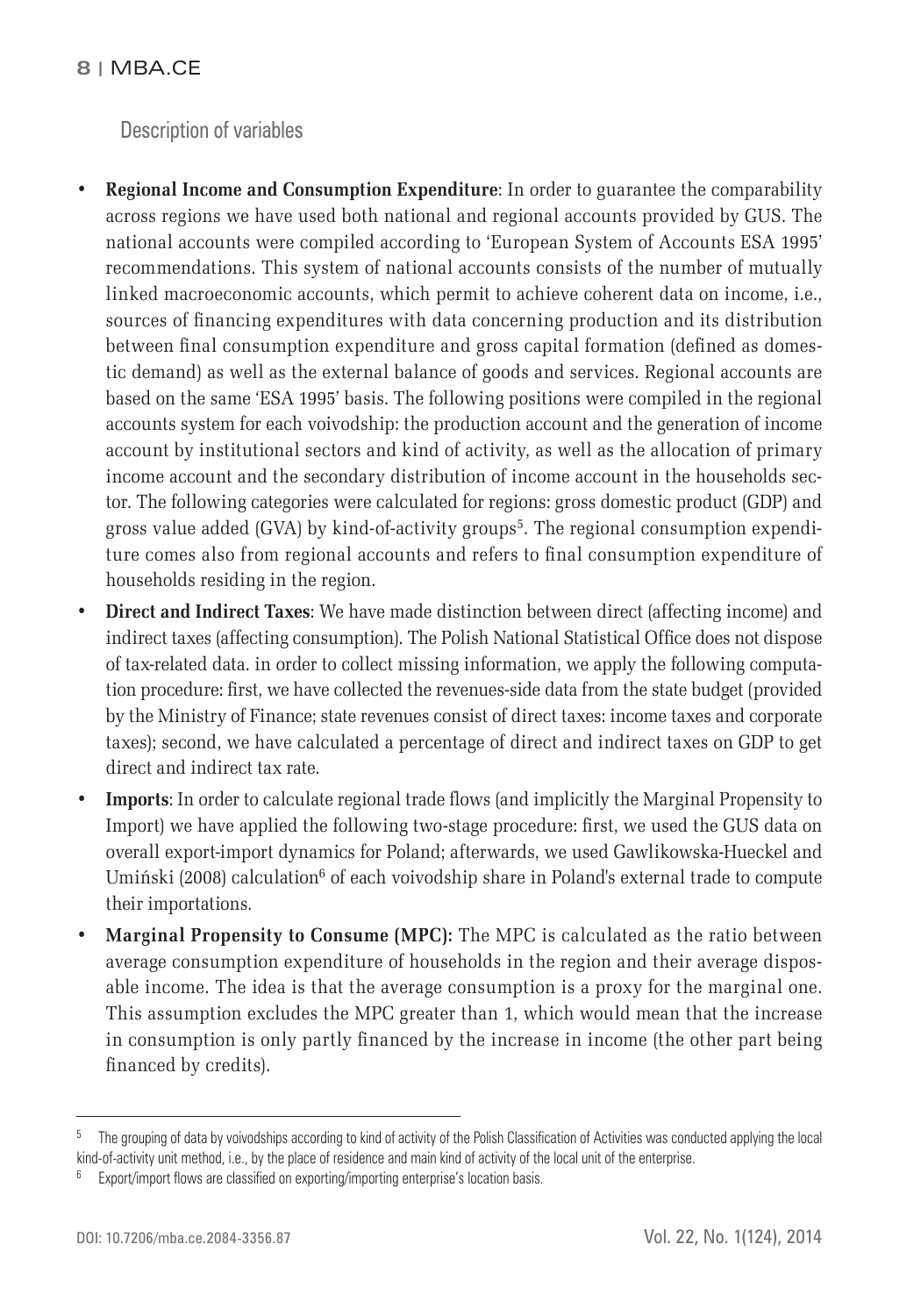# **| The Results on Regional Multipliers in Poland and Discussion**

Values of the regional multiplier from equation (9) are presented in Table 1 below.

| Region        | <b>Indirect Tax Rate</b><br>$(t_i)$ | <b>Direct Tax Rate</b><br>$(t_d)$ | MPC<br>(c) | <b>MPM</b><br>(m) | <b>Regional Multiplier</b><br>$(k_R)$ |
|---------------|-------------------------------------|-----------------------------------|------------|-------------------|---------------------------------------|
| Mazowieckie   | 0,12                                | 0.05                              | 0,46       | 0,61              | 0,13                                  |
| Wielkopolskie | 0,12                                | 0.05                              | 0,44       | 0,41              | 1,24                                  |
| Dolnośląskie  | 0,12                                | 0.05                              | 0,49       | 0,34              | 1,33                                  |
| Pomorskie     | 0,12                                | 0.05                              | 0,53       | 0,48              | 1,25                                  |
|               |                                     |                                   |            |                   |                                       |

**Table 1 | Regional Multipliers for Poland's regions hosting EURO 2012**

Source: authors' calculation.

The multipliers' values lie within the range 1.13 to 1.33, so that the injection impact is rather unified across regions. The common interpretation of Keynesian multiplier is as follows: the multiplier value for capital region (Mazowieckie) indicates 1.13, which is a 1 million increase in government spending raises regional income by 1.13 million. Because tax rates do not vary (same country), the multiplier is sensitive to changes in consumption and especially to changes in consumption of imported goods (or, analogically, to changes in consumption of locally produced goods). Our results on MPM are in line with the literature in the sense that rich regions tend to import more, while poor seems to be more 'self-contained'.

We found interesting the idea of comparing the multipliers values for regions hosting EURO  $2012<sup>TM</sup>$  with two other Poland's regions that were also candidate to host the event (the regions of Śląskie and Małopolskie with cities of Chorzów and Kraków have not finally been retained by UEFA). The multipliers values for these regions are presented in Table 2.

**Table 2 | Regional Multipliers for Poland's regions not retained to host EURO 2012**

| Region                      | <b>Indirect Tax Rate</b><br>$(t_i)$ | Direct Tax Rate<br>$(t_d)$ | MPC<br>(c) | <b>MPM</b><br>(m) | <b>Regional Multiplier</b><br>$(k_R)$ |
|-----------------------------|-------------------------------------|----------------------------|------------|-------------------|---------------------------------------|
| Slaskie                     | 0,12                                | 0.05                       | U,I        | 0,3               | 1,61                                  |
| Matopolskie                 | 0,12                                | 0.05                       | 0.45       | 0,78              | 1,04                                  |
| Course outhors' coloulation |                                     |                            |            |                   |                                       |

Source: authors' calculation.

This time, the multiplier value for the Silesian region is very large. On the contrary, its value is barely significant for the Kraków area. The high multiplier for the Silesian region is partly explained by the high propensity to consume and it is partly due to low per capita income level in this locality. The Silesian region has also a strong mining heritage and a lot of households are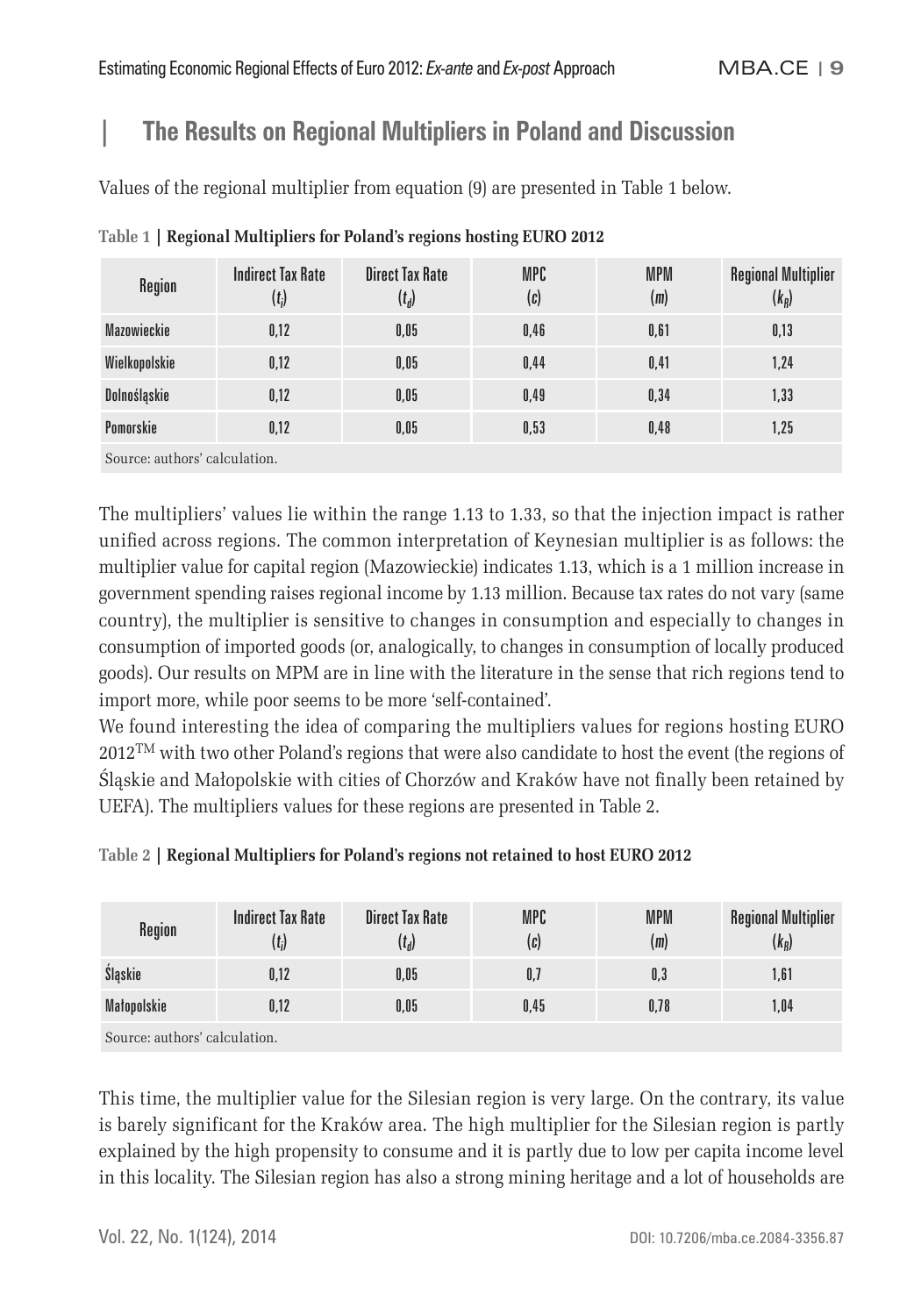financially dependent on this sunset industry. Finally, we believe that the multiplier values are not correlated with the size of regions, as long as all six regions are similar in terms of population.

# **| Further Analysis**

Having commented the multipliers values for Poland's regions, we wish to make some more general comments on proper way of interpreting multipliers' values. As it was stated by theory, the assumption behind the multiplier is that when injection of money is made into economy it circulates again, increasing the economic impact of the initial spending. But during each of these rounds, only a part of the money received will be spend on the regional economy, the rest will leak out. Although we have made hypothesis about local tax rate and propensity to consume from abroad, we cannot exclude some important leakages due to intermediate consumption or capital transfers. It should be remembered that evaluating multiplier effect have to be based on net value of initial injection. Clearly, one have to take into account only spending that would not have occurred in the absence of the mega-event perspective. Thus, only 'fresh money' raise and expand the local economy.

Another important issue related to the evaluation of multiplier effect is that the impact size should be corrected by incorporating the value of opportunity cost (Crompton, 1995); economic impact studies frequently consider all factors of production as having zero opportunity costs to the community in terms of what they could produce if invested elsewhere in the economy. Therefore, the multiplier effect become overestimated. Consequently, it seems that every time the decision to invest money is made, the value of the best alternative should be accounted for.

The particular attention must also be made while forecasting the shift in consumption during the event. The raise in internal demand is very often overestimated by attributing the consumption peak during the event to spending made by supporters from abroad and occasional tourists. It seems rather that local residents are very active during the event taking place in their region, spending more but still 'local' money. More generally, measuring event-related spending remains complicated also because of the fact that it is impossible to exclude 'time-switchers' (people who cancel their trip to a destination because of the mega-event taking place there) and 'casuals' (people who already are in the region hosting a mega-event and decide spontaneously to take part in the event instead of doing something else). These examples of crowding-out mixed up with other supply constraints associated with visitor's displacement may however be partially ignored due to the very particular characteristics of the mega-events: Firstly, mega-events are well-known so far in advance that all other manifestations can easily be rescheduled to avoid any conflict with these mega-events; In addition, even if some displacement will occur, it is likely to be "sufficiently small so that it will be counterbalanced by the existence of local residents who will divert into the region some spending that they would otherwise do outside of the area as a result of being attracted to these mega-events occurring in their back yard'' (Seaman, 2004).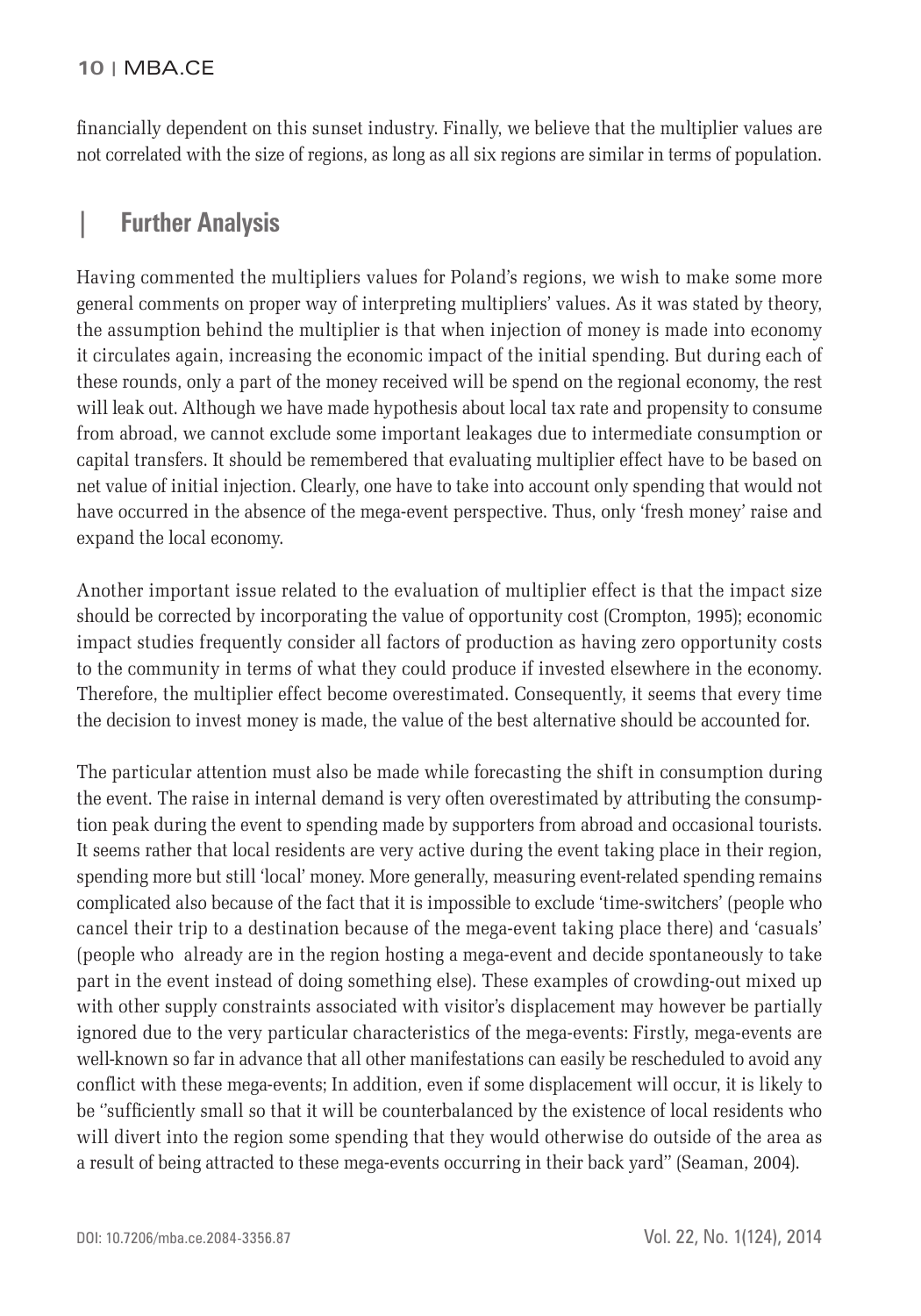# **| Econometric model:** *ex-post* **analysis**

The practice of constructing econometric models intended to evaluate possible mega-event's spillovers on economic activity is common in literature, ranging from GEM to regional simulations. These models are evaluated *ex-post*, i.e. once the event has finished and there exists, already historic data to implement them. The most often authors privilege assessing the impact of a mega-event on either regional revenue or employment. There is also a substantial amount of studies investigating the impact of infrastructure investment on economic activity. In this paper, we employ the Regional Production Function to see whether there is a EURO  $2012^{TM}$  effect for regions hosting the championships.

Our main goal is to investigate whether there is a statistically significant difference between hosting and non-hosting regions. The additional question is to evaluate the effect of event-related infrastructure spending on regional economies. From the methodological point of view our procedure consists of fitting the RPF with regional data and running the estimation. The Regional Production Function is described below:

$$
Y = Af(K, L, G) \quad (10)
$$

where *Y* stands for regional output, *K*: stock of capital in the region, *L*: employment and *G*: infrastructure stock. This specification follows the usual format of a Cobb-Douglas production function. An additional capital, infrastructure, enters into the production function as *G*. The assumption is that such capital is complementary to private capital and that it exhibits the usual decreasing returns to scale. Because our data consist of longitudinal panel data, the logarithmic expression of our equation becomes as follows:

$$
lnY_{i,t} = lnA + \alpha lnK_{i,t} + \beta lnL_{i,t} + \gamma G_{i,t} + a_i + u_{i,t} \quad (11)
$$

where  $a_i$  describes the unobserved heterogeneity across regions and  $u_i$  error (how unobserved factors that change over time affects  $y_{it}$ ).

• Data

Our data set is compiled upon the annual GUS data for 16 voivodships. Covered period ranges from 2005 to 2012. In case of some regions, there is still missing data for the last two quarters of 2012. We have therefore applied the statistical method of interpolation to deal with this problem and their goodness-of-fit is satisfactory. The list of variables includes:

- GRP: disaggregated GDP by voivodship;
- K: aggregated capital accumulation in each voivodship;
- L: aggregated quarterly data on employment in each voivodship;
- ER: km of express roads within a voivodship;
- HGW: km of highways within a voivodship;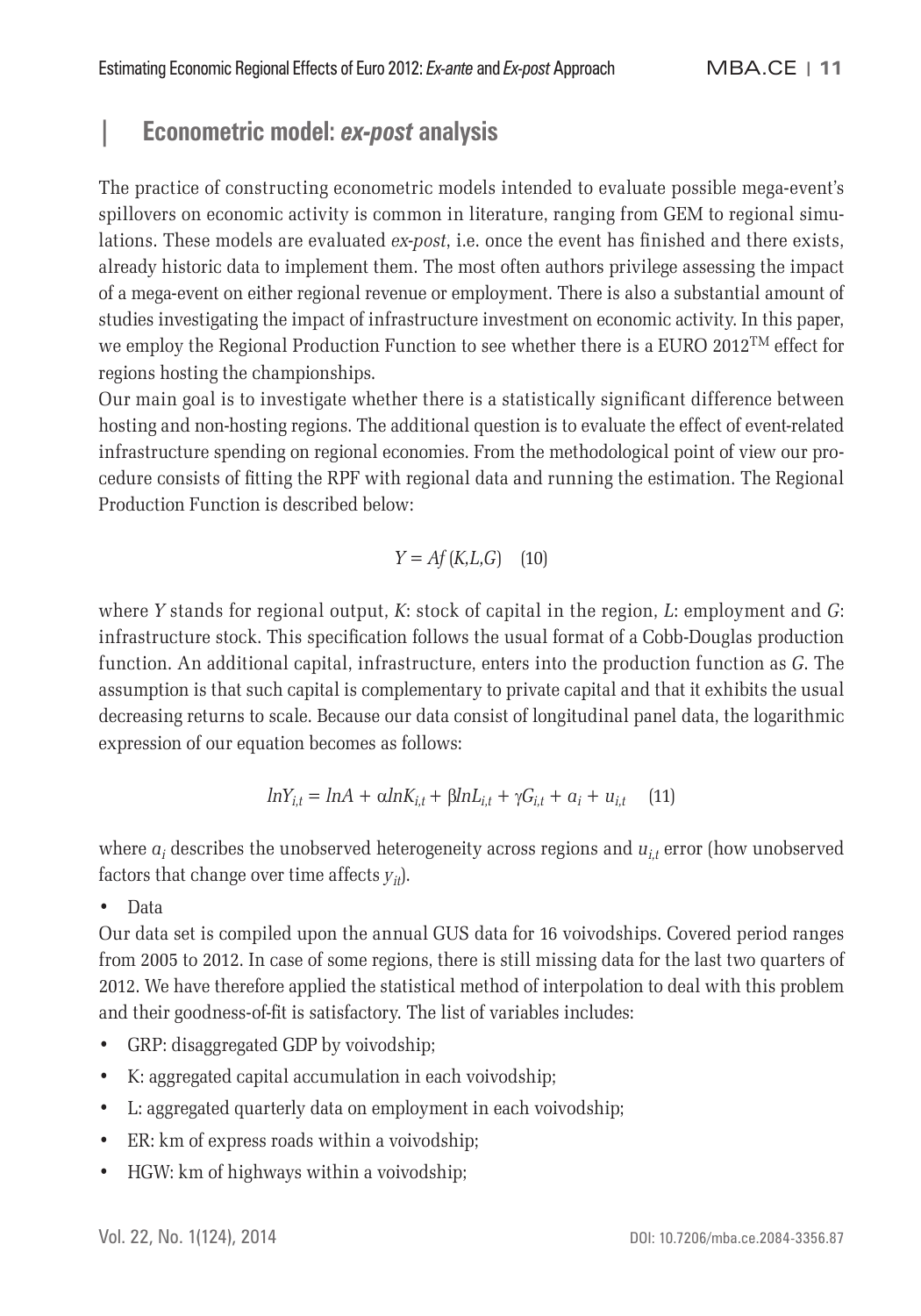- RAIL: km of rails within a voivodship (both new and revitalized);
- FLY-IN: number of passengers flying-in a region (in case the voivodship has an airport).

The descriptive statistic table is presented in Table 3.

| Variable                              | Obs. | Mean       | St. Dev.  | Min.    | Max        |
|---------------------------------------|------|------------|-----------|---------|------------|
| <b>K</b> [in <i>K</i> PLN]            | 112  | 12 240 024 | 9715376   | 2678970 | 47 314 453 |
| L [real nb of legally employed]       | 112  | 762 008,5  | 333 662,7 | 231 519 | 1 777 419  |
| <b>HGW</b> [in km]                    | 112  | 48,38      | 62,55     | 0       | 222,3      |
| $ER$ [in $km$ ]                       | 112  | 29.17      | 33,87     | 0       | 139,5      |
| <b>RAIL</b> [in km per 100 $km^2$ ]   | 112  | 6,9        | 3,1       | 3,4     | 17,5       |
| <b>FLY-IN</b> [real nb of passengers] | 111  | 567 518,4  | 1 064 973 | 0       | 4710454    |

#### **Table 3 | Descriptive statistics**

# **| Econometric procedure**

Our data enable us to construct a balanced panel data set (cross-sectional time-series data). The 'individuals' are Polish voivodships observed through 2005 to 2012. Consequently, we apply four estimation procedures. The first two procedures are based on an OLS fixed-effect (FE) estimation while clustering for EURO 2012<sup>TM</sup> host and non-host regions. This is achieved with applying dummy variable that equals *1* if region hosted the competition and *2* otherwise. FE model explores the relationship between predictor and outcome variables within an entity (in our case, the voivodship). Each entity has its own individual characteristics that may or may not influence the predictor variables (like the fact of hosting the EURO championships). When using FE we assume that something within the individual may impact or bias the predictor or outcome variables and we need to control for this. This is the rationale behind the assumption of the correlation between entity's error term and predictor variables. FE removes the effect of those timeinvariant characteristics from the predictor variables so we can assess the predictors' net effect. One side effect of the features of fixed-effects models is that they cannot be used to investigate time-invariant causes of the dependent variables. Technically, time-invariant characteristics of the individuals are perfectly collinear with the entity's dummies. Substantively, fixed-effects models are designed to study the causes of changes within an entity. But, on the other hand, we may also believe that variation across entities is assumed to be random and uncorrelated with the predictor or independent variables included in the model. That is why, our third procedure consists of an OLS random-effect estimation (RE). The last specification is based on a Maximum Likelihood estimation (MLM). Table 4 presents the estimations results: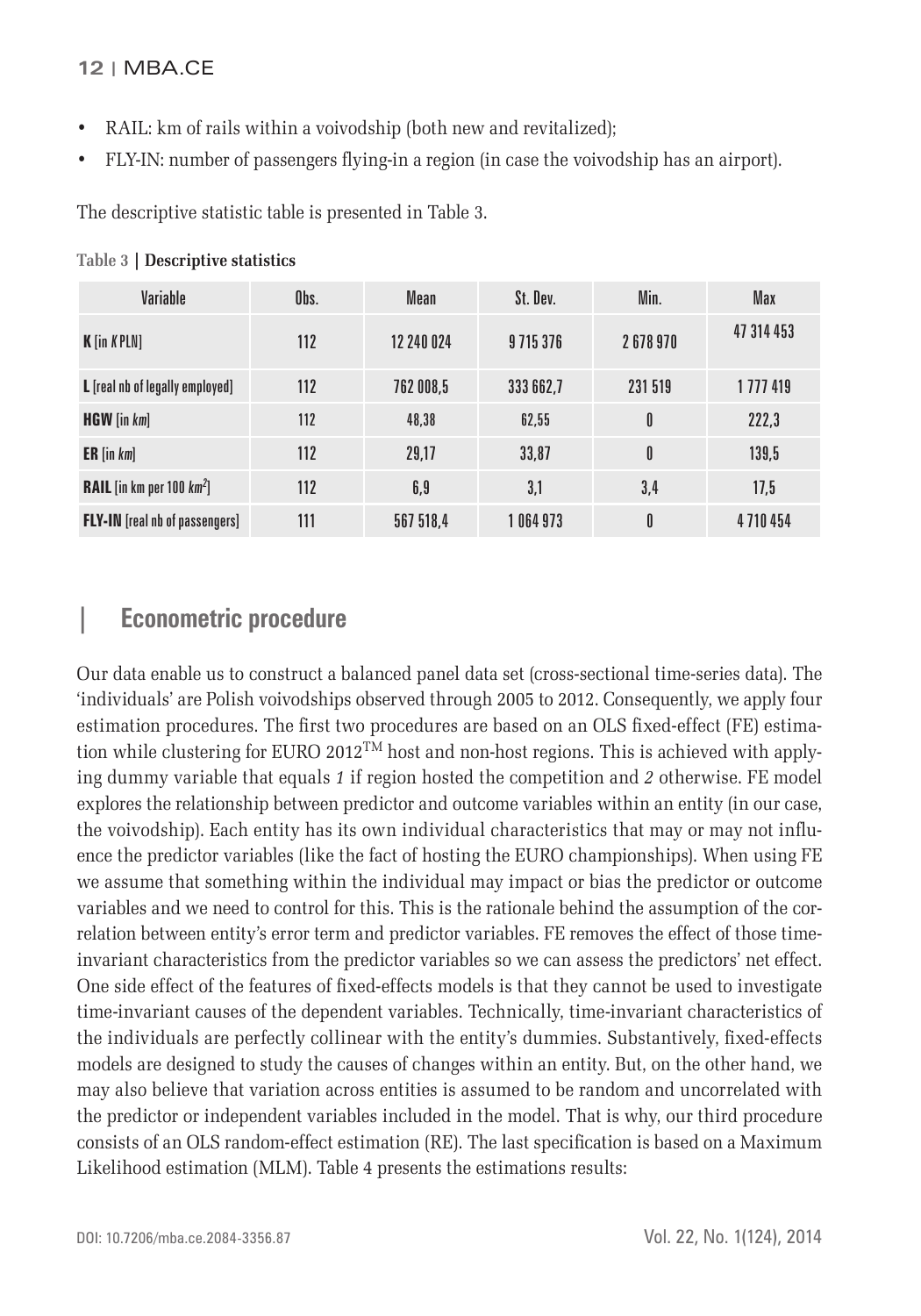| Dep. Var.                             | FEa          | FEp            | <b>RE</b>      | <b>MLM</b>     |  |
|---------------------------------------|--------------|----------------|----------------|----------------|--|
| logK                                  | .15301377    | $-.02825617$   | .06140235      | .06513278      |  |
| logL                                  | 1.0226239    | $.16727878*$   | $-14202476$    | .03226579      |  |
| logHGW                                | .14161075    | $.21734286**$  | $.36426881*$   | .21061324      |  |
| logER                                 | .10330213    | $.06779806***$ | $.08061823***$ | $.06854933***$ |  |
| logFLY-IN                             | .10723754*   | .26097821      | $.16986665***$ | $.19414118***$ |  |
| logRAIL                               | .53859536    | $-1.212251***$ | .29150391      | .36891681**    |  |
| EURO                                  |              |                | $-15949582$    | $-.04914211$   |  |
| Const                                 | $-8.4064021$ | 7.7264536*     | $7.691743*$    | $5.4498282*$   |  |
| legend: *p<0.05; **p<0.01; ***p<0.001 |              |                |                |                |  |

#### **Table 4 | Regression results**

The  $FE^a$  model clusters the voivodships effectively hosting the UEFA EURO 2012<sup>TM</sup>. Apart from a small statistically significant effect of express road infrastructure, we cannot see a booster effect on economic activities in these regions. On the other hand, the  $FE<sup>b</sup>$  specification clusters all the remaining voivodships. The statistically significant effect is visible mainly for road infrastructure, which suggest that these regions have probably the smallest stock of them; therefore it should be considered a further increase in road construction spending, as they yield a positive effect on regional output. For instance, the predicted  $\beta$  for HGW is 0.22, which is an additional 1% increase in highway coverage is predicted to raise the regional output by 0.2%. Surprisingly, the effect of rail is negative and significant. That unexpected funding would suggest that spending on rail sector faces some kind of inefficiencies. In case of OLS RE and MLM models we are 99% and 95% confident about the overall positive effect of express road and airport infrastructure. Within these specifications, the dummy variable *EURO* turned out the negative, but statistically insignificant effect on regional output. Therefore, we cannot confirm the existence of a statistically significant EURO 2012<sup>TM</sup>-related spillovers. In other words, we do not find the empirical evidence supporting the view that EURO 2012<sup>TM</sup> has significantly influenced the regional growth dynamic.

### **| Conclusion**

In this paper we have undertaken the multiplier analysis applied to Poland's regions. This is the first calculation to date focusing on the regional level of disaggregation. Aiming at presenting the alternative way of discussing possible beneficial effects of EURO 2012<sup>TM</sup> to take place in four Polish regions, we have also found an interesting proof of Poland's regional development patterns. In case of *ex-ante* study, we have found the multiplier value ranging from 1.13 to 1.33 for all four regions hosting EURO 2012<sup>TM</sup>. In addition to multiplier mechanism, these values show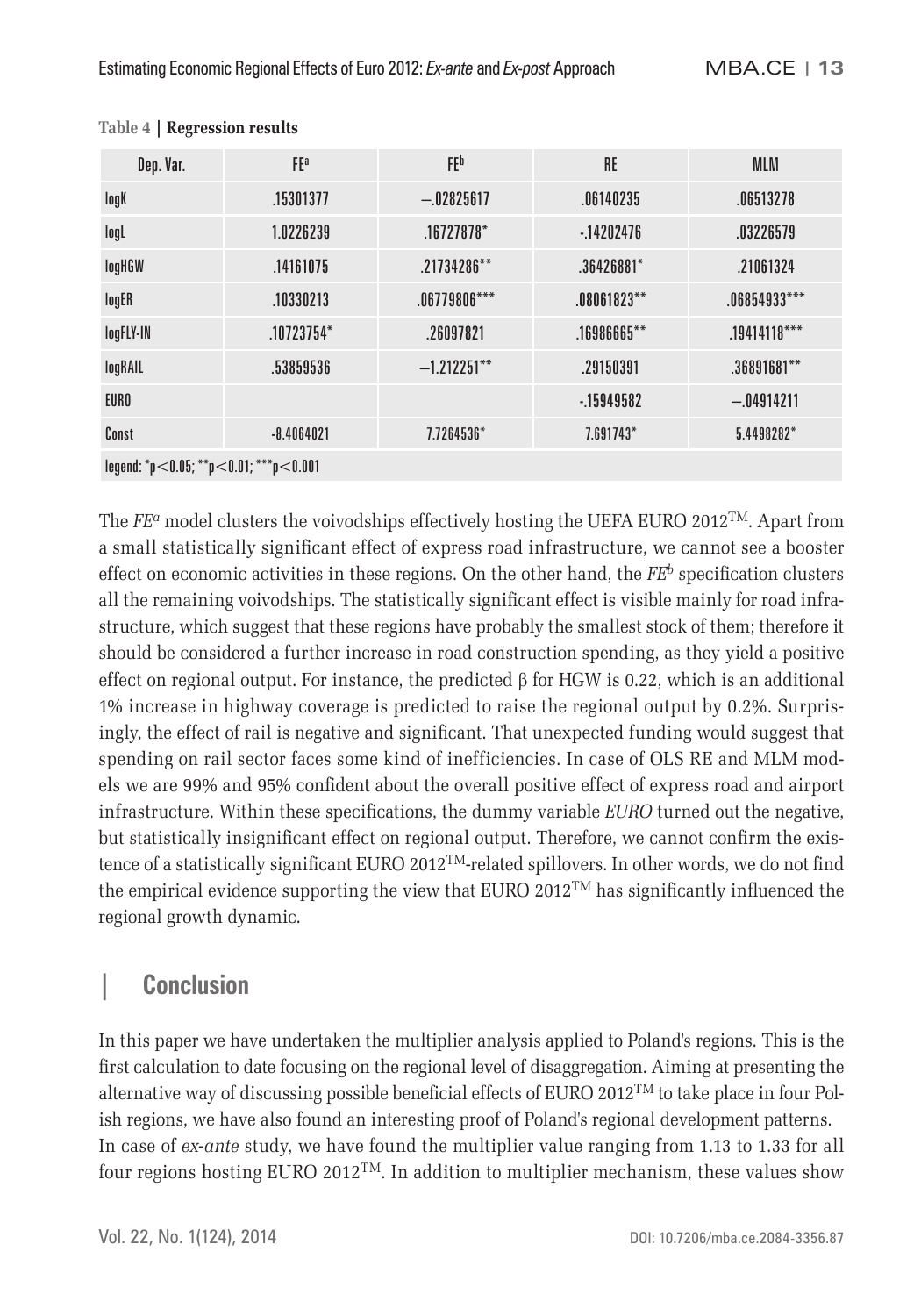rather surprising view of Polish regions with small interregional disparities. This is rather unexpected finding, which changes the vision about country's development (rich and developed West versus poor and underdeveloped Est.). This seems to testify that public expenditure does play a role in the convergence process (that has become substantially strengthened after Poland's entry to the E.U., making the country enjoy the access to the structural funds). The low values of multiplier neither denies beneficial effects of additional spending nor doubts on utility of investing in these regions; small multiplier does not tell us that it is not worth investing money in a particular region, but only that it is less probable that the effects of an additional spending will remain in this particular region where projects are precisely undertaken. As pointed out by Faggian and Baggi (2003), the regional spillover effects are likely to be important because of the higher degree of globalization of the whole economic system.

In addition to the optimistic message expressed above, we wish to close with some cautions. First, a bit of carefulness is required regarding the push effect caused by supporters and tourists' spending during the event. Second, if the massive investing in general infrastructure is highly desirable, there is no doubt that clear plans about using the post-event special infrastructure heritage (like stadia, sport villages, etc.) have to be made long in advance so as they have no chance to become a pitfall for public purse's spending. Finally, claims of non-economic benefits are indeed extremely difficult to verify, therefore, they should not been used as a valid argument of gaining public support by regions competing for the right to host a mega-event.

The early *ex-post* analysis supports the *ex-ante* study. There is no clear evidence of an "EURO" effect. Nevertheless, investing in hardware infrastructure, mainly roads, is predicted to positively influence the regional development. However, in the future, we intend to supplement this study with the structural break analysis. This should provide us with a clear and precise evidence of real EURO spillovers.

Undoubtedly, it is visible how Poland regions have been transformed prior to EURO 2012<sup>TM</sup>. However, we must wait to see whether this "visual" effect is also detectable in data.

Baade, R.A. and Matheson, V.A. (2003). Mega-Sporting Events in Developing Nations: Playing the Way to Prosperity?, *South African Journal of Economics*, *72*(5): 1085–1096.

Borowski, J. et al. (2011). Długookresowy wpływ organizacji EURO 2012 na gospodarkę polską. *Ekonomista*, *4*: 493–526.

Crompton, J.L. (1995). Economic Impact Analysis of Sports Facilities and Events: Eleven Sources of Misapplication. *Journal of Sport Management*, *9*(1): 14–35.

Faggian, A. and Biaggi, B. (2003). Measuring Regional Multipliers: A Comparison between Two Different Methodologies for the Case Of The Italian Regions, *ERSA Conference*  *Papers*. Available at: http://www-sre.wu-wien.ac.at/ersa/ ersaconfs/ersa03/cdrom/papers/249.pdf (26.05.2013).

Fuller, S.S. and Clinch, R. (2000). *The Economic and Fiscal Impacts of Hosting the 2012 Olympic Games on the Washington-Baltimore Metropolitan Area*. Available at: http:// dlslibrary.state.md.us/publications/Universities/UB/ JFI/2012Olympics\_2000.pdf (20.05.2013).

Gawlikowska-Hueckel, K. and Umiński, S. (2008). *Raport o Stanie Eksportu w Wielkopolsce. Opracowanie przygotowane na zlecenie Urzędu Marszałkowskiego Województwa Wielkopolskiego*. Available at: http://www.umww.pl/pub/uploaddocs/biznes-raport-o-stanie-eksportu.pdf (20.05.2013).

References